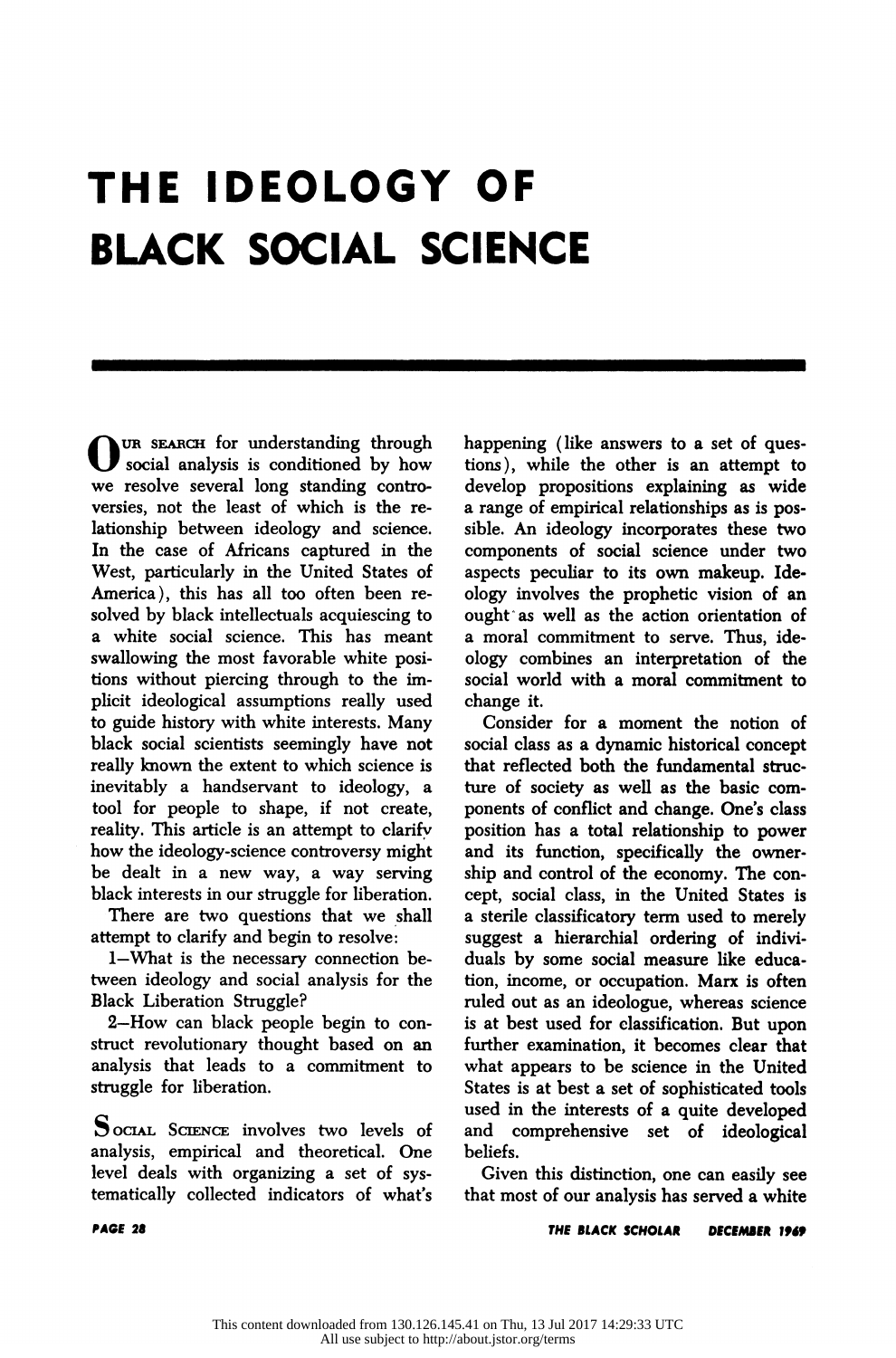Abd-al Hakimu Ibn Alkalimat (Gerald McWorter) is a young social theoretician who received the Ph.d in social theory at the age of 23 from the University of Chicago. He taught for a year at Fisk, the alma mater of W. E. B. DuBois, where he worked with John O. Killens and an informal cadre of eight black professors in arousing the consciousness of Fisk students. McWorter then moved to Spellman College where he remained for a year before returning to Chicago.

## by ABD-L HAKIMU IBN ALKALIMAT (GERALD McWORTER)

 ideology, while black ideologies have lacked the support of a systematic social analysis. This observation is supported by Harold Cruse as he develops a critical his tory of contemporary black culture:

 ... the black American as part of an ethnic group has no definite social theory relative to his status, presence, or impact on American society. . . . Coming at a moment of racial crisis in America, there has been no school of social theory prepared in advance for black power that could channel the concept along the lines of positive, radical, and constructive social change.1

 White social science has dealt with black people on the basis of two theoretical models, one based on attitudes, the other on behavior. The attitudinal approach focuses on prejudice, the use of generaliza tions prejudging a group of people or insti tutions in guiding actions toward them. The behavioral approach is based on discrimina tion, differential treatment of people who belong to certain identifiable groups. Em pirical research in the last 50 years has pro duced data that on the lowest level of theory can be organized under one of these two concepts. And this covers most of what passes for social analysis of race problems in the United States.

 But these two approaches are really two different profiles of the same face, the hideous face of white racism. If one were

 to examine the social analysis of race before the empirical studies at the University of Chicago (Robert Park, Ernest Burgess, Louis Wirth, etc.), one would find more honest theoretical discussions expressed the world of white racism. Empirical research has resulted in progress toward having ac cess to more incidents of social reality, but has also resulted in the falsification of our understanding. The challenge of organizing vast amounts of social data under manage able theory has resulted in low level theory like the concepts of prejudice and discrimi nation. We have been looking at the trees and ignoring the essential nature of the forest.

THE FACT is that black people have been oppressed by a system unified on the basis of white racism. Racism is a concept that speaks to the total system, the essential nature of the social order as perceived by black people. While the concepts preju dice and discrimination, are helpful on an analytical level of theory because they are so easily operationalized and quantified, racism is the more appropriate theoretical description of the problem precisely be cause it captures the qualitative character of the oppression. It's only recently (since Malcolm and the Kerner Commission Re port on Civil Disorders) that the concept of racism has become fashionable, and that our understanding of the problem has escaped the static descriptive theory of prejudice and discrimination.

 <sup>1.</sup> Harold Cruse, Rebellion or Revolution, pp. 202-203.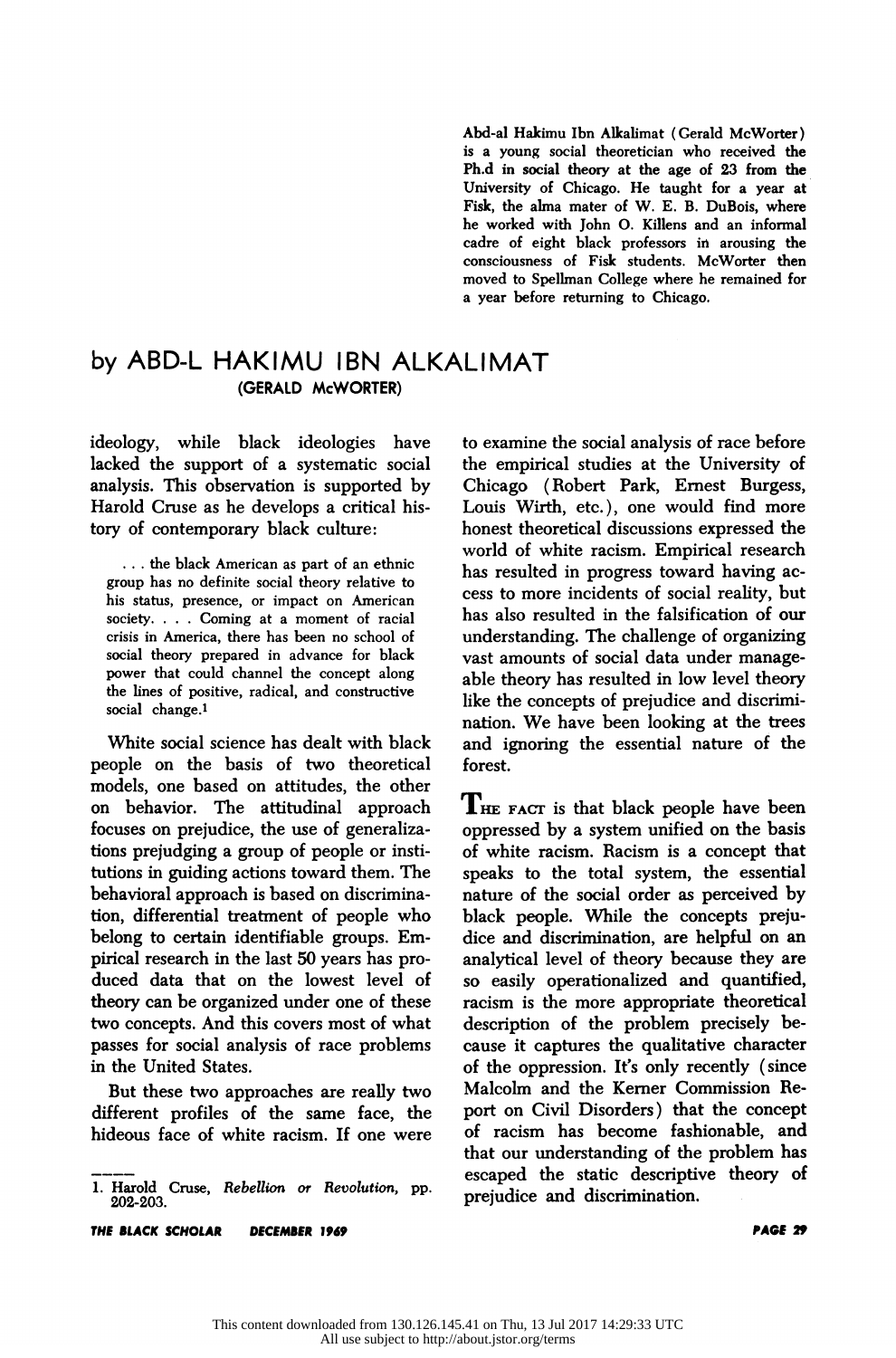Another important aspect of this set of two theoretical models (prejudice and dis crimination) is the underlying ideological assumptions. Both prejudice and discrimi nation are normally conceived as conti nuous dynamic phenomena. Once one is able to discover strong correlations be tween indicators of prejudice and/or dis crimination and other social data, it is pos sible to devise programs to structure reality as one wishes. So the most positive white approach has increasingly been strength ened because even social science supports certain programs for solutions to racial problems. For example, if educational achievement is a strong inverse correlate of prejudice (as one gets more racially in tegrated quality education, one gets less prejudiced), then it follows that placing a strong investment in education is a good integrationist policy. But those black people of the hip world know that everything is everything, and that the whole is not the sum of the relationships between its parts.

 Take Robert Park as an example of the white liberal position. He used a socio logical frame of reference including five major concepts-contact, competition, con flict, accommodation, and assimilation. His work was based on the optimal outcome of assimilation whereby the black man would be totally transformed from an African into an American, just another cat Walkin' and workin'. Moreover, he held that black na tionalism (or what he called race con sciousness ) might well be a true expression of what some black people believed, but that assimilation was an inevitable out come. His position was clearly stated:

 Now that Negroes are free and have be come race, if not class, conscious, they are in a position to state their case in more articu late fashion. However, the authors of the Declaration of Independence and the United States Constitution have provided them with a ready made ideology.2

 Now this was a white dude trying to trick us into diggin' what some slave own ers developed about us (remember that they counted us as three-/fifths of a man).

 Robert Park was the man most respons ible in the social sciences for developing a liberal white game to run on black people. He and his colleagues at the Uni versity of Chicago were more responsible than any other graduate school for training black social scientists; perhaps their most important student was E. Franklin Frazier, a brother who was strong enough to collect a lot of important data but fell victim to theory based on the racist, white liberal ideology. However, he wasn't totally a pawn of Park's theory he was able to state in 1962 that:

 In view of the Negro's history, the Negro intellectual and artist had a special opportun ity and special responsibility.' The process by which the Negroes were captured and en slaved in the United States stripped them of their African culture and destroyed their per sonality. Under the slavery regime and for nearly a century since emancipation every thing in American society has stamped the Negro as subhuman, as a member of an in ferior race that had not achieved even the first steps in civilization.

 There is no parallel in human history where a people have been subjected to similar muti lation of body and soul. Even the Christian religion was given them in a form only to degrade them. The African intellectual recog nizes what colonialism has done to the African and he sets as his first task the mental, moral, and spiritual rehabilitation of the African.

 But the American Negro intellectual, se duced by dreams of final assimilation, has never regarded this as his primary task.3

Assuming the challenge laid forth by Brother Frazier is indeed a primary task of black intellectuals today. We must de velop a social theory consistent with a revolutionary black ideology so that what we know will be worth knowing. We must know that which makes us really see/ex perience the future/past because it gives us "identity, purpose and direction." As the Bird-Coletrane revolution has redefined spirit-emotion, we must set ourselves to

 <sup>2.</sup> Robert Park, Race and Culture, p. 307.

 <sup>3.</sup> E. Franklin Frazier, "The Failure of the Negro Intellectual/' Negro Digest, February, 1962.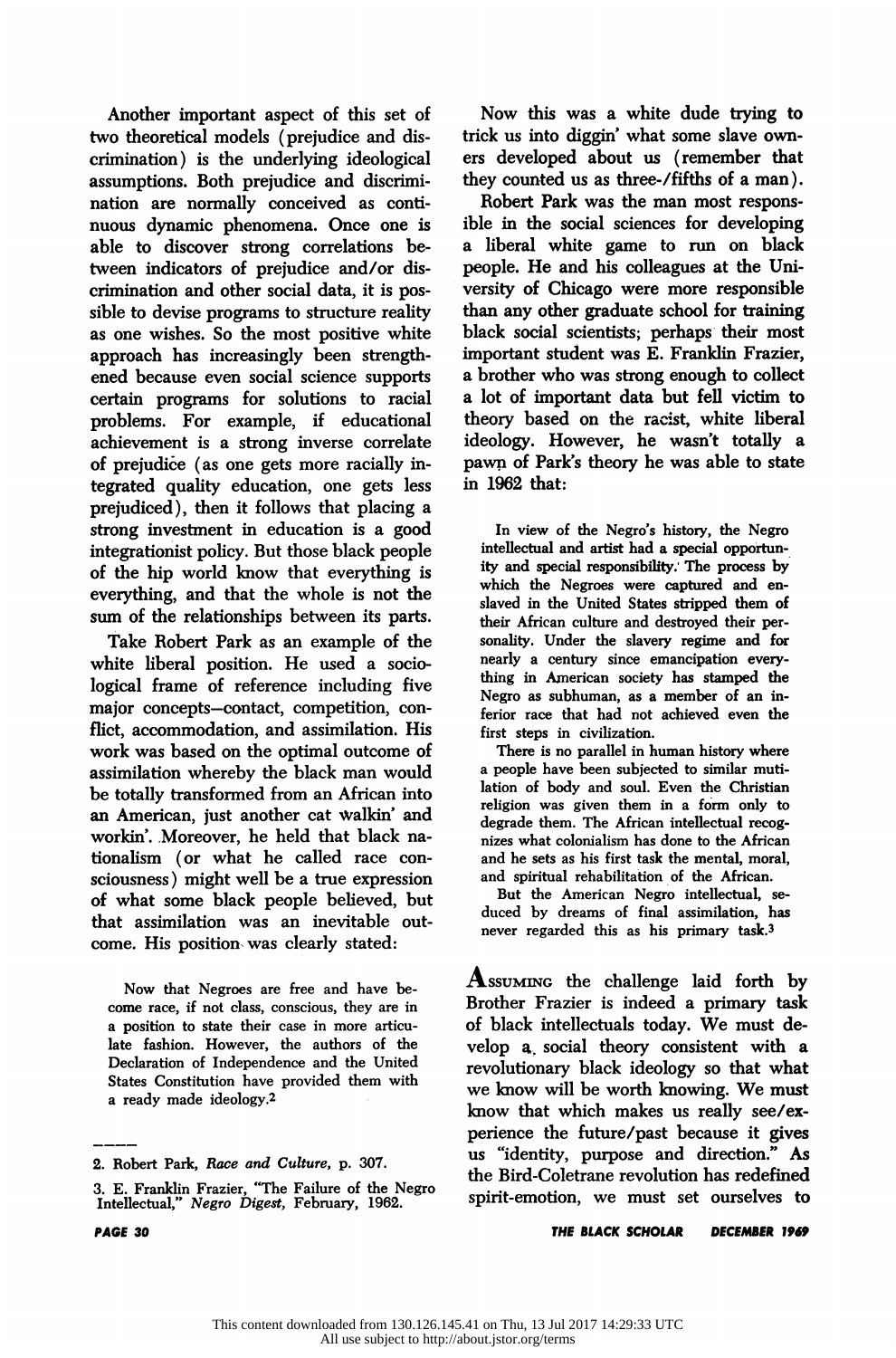the task of totally redefining our mind action. As an initial move toward this, we will now attempt to survey a basic set of concepts used in white social science (and quite familiar to all of us), and present an alternative act of concepts for social ana lysis based on a Revolutionary Pan- African Nationalist ideology.

| Terms of Black<br>Social Science |
|----------------------------------|
| African (black)                  |
| Colonization                     |
| Neo-Colonialism                  |
| Liberation                       |
| Freedom                          |
| Africanization                   |
|                                  |

 Social science has constructed a set of terms to explain black people and their experiences and, for the most part, these terms have suffered from being based on sterile analytical theory that attempts to classify social reality and not explain its essential nature. Perhaps the best illus tration of this begins with the word-con cept Negro. This term had practically no currency until 1880 when a group of middle class black people rejected the terms Afri can and colored; among them were Wash ington and W. E. B. DuBois. Horace Mann Bond quotes DuBois as saying "It was a short word; it was a strong word; I knew that it had been debased, but I thought it could be resuscitated, and given dignity!" However, when we test the word to see what it does or doesn't do, we find out how denigrating and freakish it makes people who use it to describe themselves.

WHAT A PEOPLE call themselves has mean ing because it links them to their ancestors and refers to their role in human history. The only ancestors linked to the word Negro are people who were slaves to white people, people who were told they were inferior burdens to white people. Negroes were told they had no past and had never made significant contributions to human civilization. We were told that the Egyp-

 tians were white, and that only by having white blood could a black person develop enough to be somebody and make a con tribution. In sum, the only people identi fying themselves with the term Negro are people who have suffered the racist op pression of the white West. The Negro is held to be a creation of the West since slavery was supposed to have completely separated us from Africa, making all that we are what they have made us be. (See Arnold Toynbee, Gunnar Myrdal, William Faulkner, and Daniel P. Moynihan for illus trations of the above).

 Consistent with the term Negro is the use of segregation as the major concept to describe the U.S.A. race problem. Segrega tion means to keep separate, something that everybody believes in and disagrees with. Not many folks these days are against sexual segregation of public bath rooms, but most homes have communal toilets. Most sensible people agree that the segre gationist laws applied to voting on the basis of age should be changed, but not so drastically as to include absolutely every one regardless of age. Etc. The point is that when black folks have used this term we have meant something entirely dif ferent from the denotative meaning of the term. And rightly so, since our essential problem is not the result of being kept separate from white people (whether they do it, or we do it).

 Following the term segregation is the concept integration. It's only logical that if the problem is segregation the two alter native solutions are integration or annihi lation. The white liberal line is that by integration black people with white people everything will work itself out. We have even been militant about this and declared that desegregation (essentially meaning the removal of segregationist barriers ) was insufficient, as is the tokenism involved in allowing a very few blacks in where pre viously all blacks have been excluded. All of this is in large part based on the goal of equality, a near synonym for integration that means having the same life chances as white people. White people have been the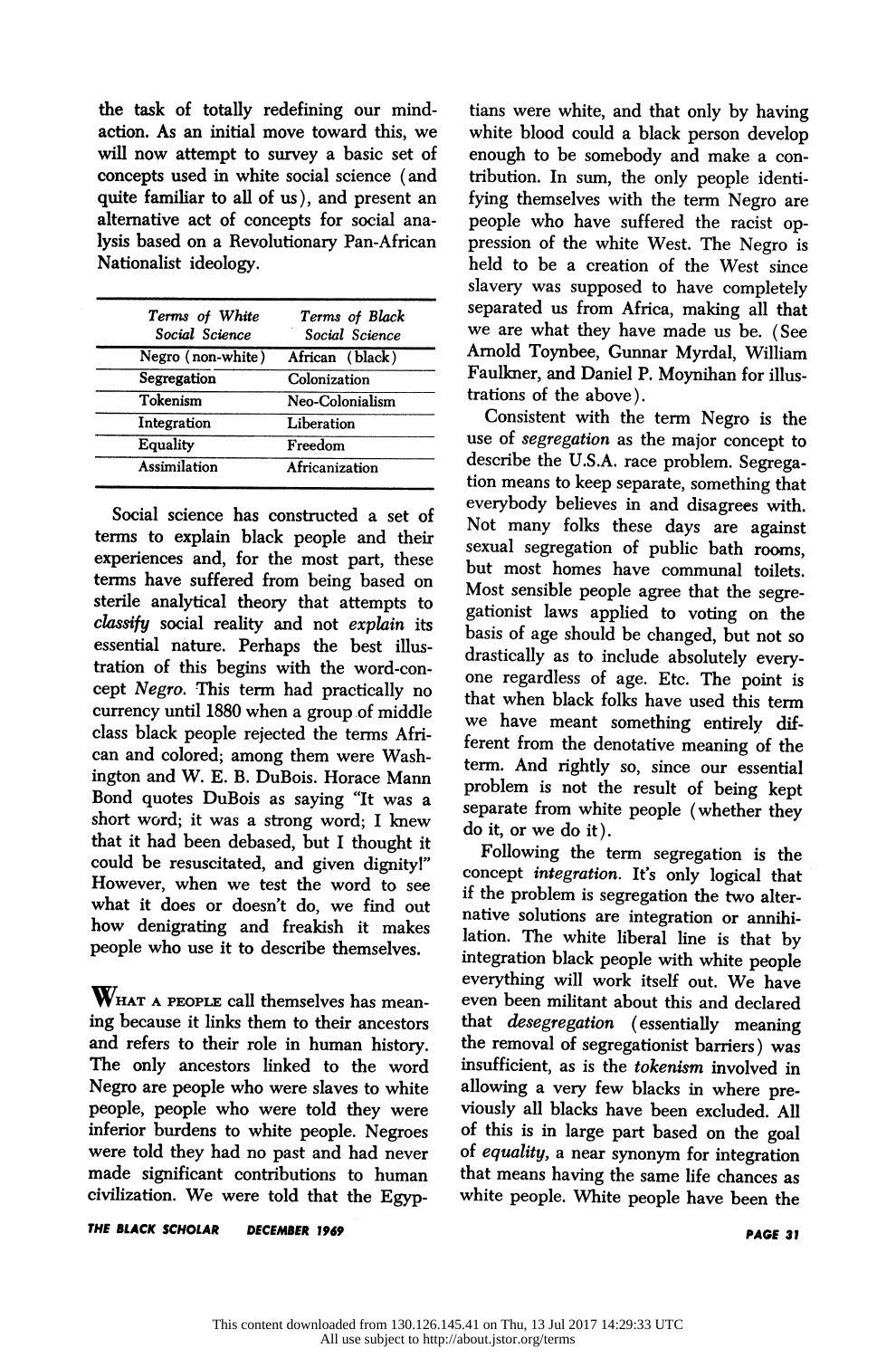standard for all of our goals, since the problem was that they kept us from them and what they had going for themselves.

UNDERLYING the goals of integration and equality is the same belief expressed by Robert Park: "The race relations cycle which takes the form, to state it abstractly, of contracts, competition, accommodation, and eventual assimilation, is apparently progressive and irreversible."4 Assimilation is the ultimate form of progress in the white liberal analysis, a process that more accurately should be called "anglo-con formity." Since the values and norms of white people are those served by the social coercion of institutions in this society, it is inevitable that if any changing is going to happen it will be all those people dif ferent from white folks becoming more like them. Even E. Franklin Frazier warned black people of this eventual outcome when he wrote:

 In the final analysis, complete racial de segregation would mean the dissolution of the social organizations of the Negro community as Negroes are integrated as individuals into the institutional life of American society.

 The theoretical orientation reflected in these terms is white and Negro. Black is not beautiful nor is it designed to survive. This is a theoretical orientation designed to wipe us out and convince us that our eventual disappearance from the scene is an inevitable outcome in the flow of hu man history. What we need is a theory of survival. Our understanding of the world must take full account of our past and propel us into the future with glorious possibilities. Let us listen to the prophetic voice of the Mystic Onedaruth (who was called John Coltrane) sing Africa and get on with the work of constructing a social theory giving us the power and strategy to struggle toward capturing that spirit and bringing such a new revolutionary Africa into human history.

 As listed in the right column in the chart, we will now present a set of concepts more consistent with a black frame of reference. Instead of using the terms Negro and non white to describe who we are ( as does the U.S.A.'s secular Bible, the census), a black social science would refer to us as black people, as African peoples. Black is prefer able to non-white because it is positive and distinct, rather than negative and based on white as the standard. However, the more significant name for black people is Afri can. We should use African because it is our best link with our ancestors. It de scribes a continent in the world within which our forefathers built glorious civili zations and maintained high standards of black cultural values. And as African ties us to a positive past, so it foretells of our future.

 The major arguments against using the concepts African include the following: (1) while we are "descendents" of African peoples, we are American Negroes because we were born here. Brother Malik Shabazz used to answer "If a cat gave birth in an oven, she wouldn't have biscuits, she'd have kittens." (2) Robert Park and E. Franklin Frazier (and others) have demonstrated that slavery and the Middle Passage re moved all of African culture from our way of life, and on the plantations of the Ante- Bellum South, we became Americans the best way we could.

 The most obvious refutation of this is our music, our dancing, and the way most of us look. In addition, consider these facts: (1) Lorenzo Turner has found an over whelming number of African words and syntax patterns in our speech, as well as moving fraudulent white scholars who de nied this by simply indicating that they had no knowledge of African languages; (2) Africans were brought to this country as recently as 100 years ago, so that many families can trace their lineage back (Alex Haley has recently done this for his own family by uncovering a wealth of factual information to be presented in a full length book as well as a feature movie); and (3) our basic religious beliefs and practices

 <sup>4.</sup> Robert Park, Race and Culture, p. 150.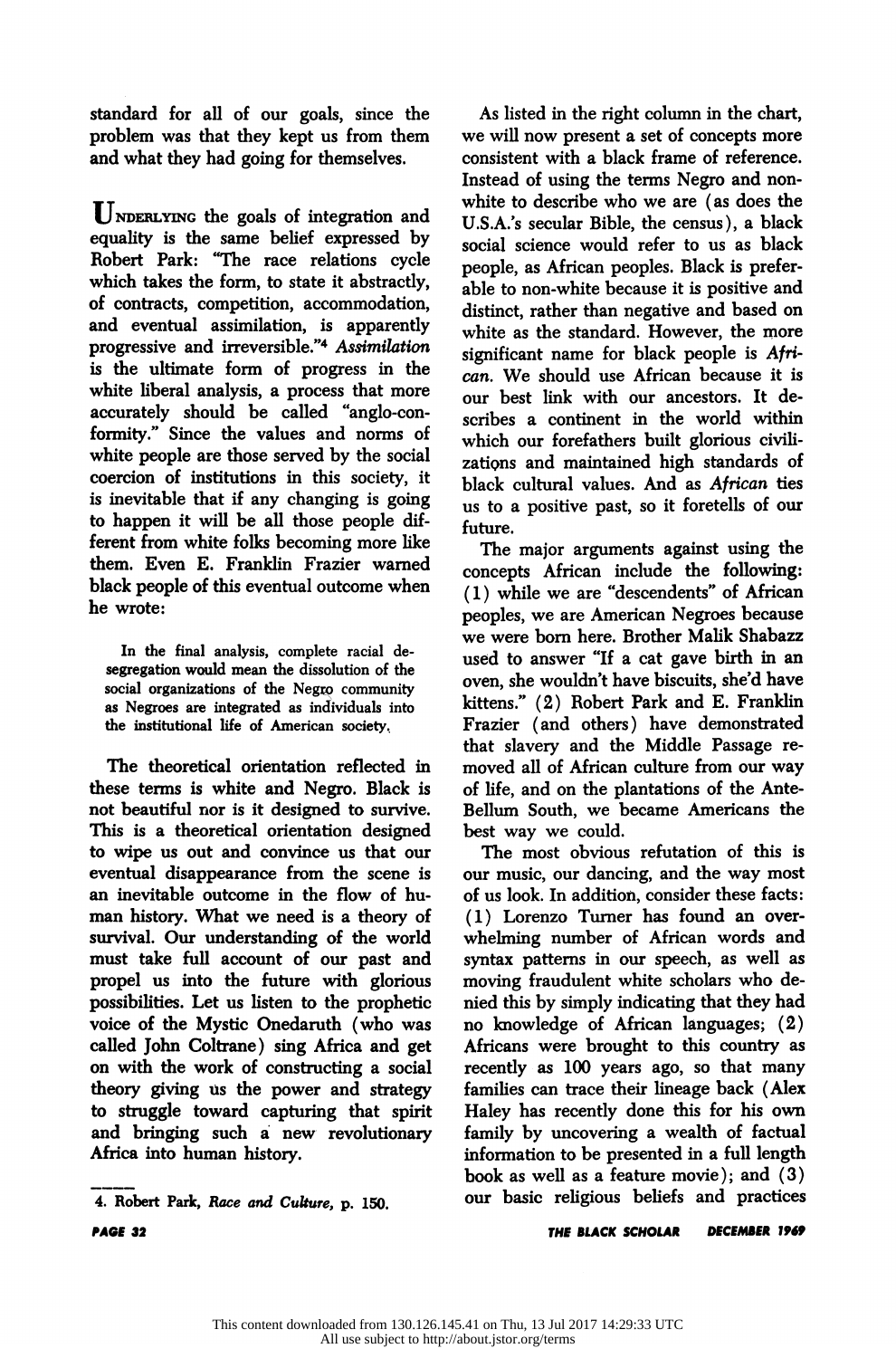have never really changed (same of the middle class mimicking of white folks), and so we have strong attachments to astro logy, charms, emotional communion with the spiritual world, and an unshakable be lief in the Gods (something white people have never really had integrated into their culture successfully).

So WE ARE AFRICAN PEOPLES, black folks. Therefore, we can understand quite readily that the real problem is not our being segregated from white people in the West; the problem is our being in the West in the first place (and most regrettable of all, the U.S.A.). It follows, then, that the prob lem is Colonization. This concept of colo nialism has definite meaning as a dynamic historical concept. It refers to the inter action of two whole communities of people by which one community attempts to colo nize the other and make it subordinate. The concept refers to the oppressive group as colonizers, and the oppressed as the colonized. It implies that a society with this set of communities is bound together by coercion, and is in conflict under normal conditions. And the term suggests a his tory of before, during and after itself. Colo nization is a total attempt at subordination, involving a people's values, beliefs, rituals, norms, institutions, myths, and its history.

 Decolonization is a concept referring to attempts by the colonized to sound a total rejection of being colonized, a negation of the colonial oppressors and everything they have created resulting in colonial depen dency. Since self-hate is instilled into the colonized, love of self is an important part of decolonization. In the U.S.A., black had always been negative until we were able to make it acceptable to black people; now "Black is Beautiful, and it's so beautiful to be black." Colonization made us distrust one another and only support white people. Now we are self-oriented and concerned about the internal development of our own community. Where once we went to get

 culture and good food, we now repect it because we know where we live. Soul is not only what's happening, but where it's happening as well.

 The process of decolonization is more toward liberation, that process of becoming independent and completely positive about one's self and one's community. It also in volves social structures, enabling the black community complete control over its des tiny though all political, economic, and social institutions. Liberation is, however, necessarily conceived as a worldwide process. If the forces of racism are to be defeated, then it must be so everywhere, if it is to be so anywhere. Wherever you go to visit black brothers and sisters, you will find traces of concerns like Western white governments, Coca-Cola, Chase Manhat tan Bank, United Fruit Company, the oil companies, and General Motors. These are institutional manifestations of white im perialistic colonial forces that must be con tained and rendered helpless if we are to achieve liberation and self-determination.

 The forces of oppression use several sophisticated schemes of subversion against us as we move toward liberation. Colo nialism in its most illusory form is neo colonialism, either the partial but not total control of the black community by black people (i.e., having a black government but continued white control of the econ omy: Gary, Indiana or post-Nkrumah Ghana) or the use of Negroes to represent the covert interests of whites. Concerning African countries, Nkrumah writes:

 The essence of neo-colonialism is that the State which is subject to it is, in theory, in dependent and has all the outward trappings of international sovereignty. In reality its economic system and thus, its political policy, is directed from outside.<sup>5</sup>

 Within this framework of analysis, it is easy to see that programs like "Black Capitalism" are neo-colonialist tricks, be cause black people have no real capital of their own; besides, America has de veloped past small, entrepreneur capi talism into corporate, monopolistic capital ism. For example, Citizens Trust Bank,

 <sup>5.</sup> Kwame Nkrumah, Neo-Colonialism; the Last Stage of Imperialism, p. ix.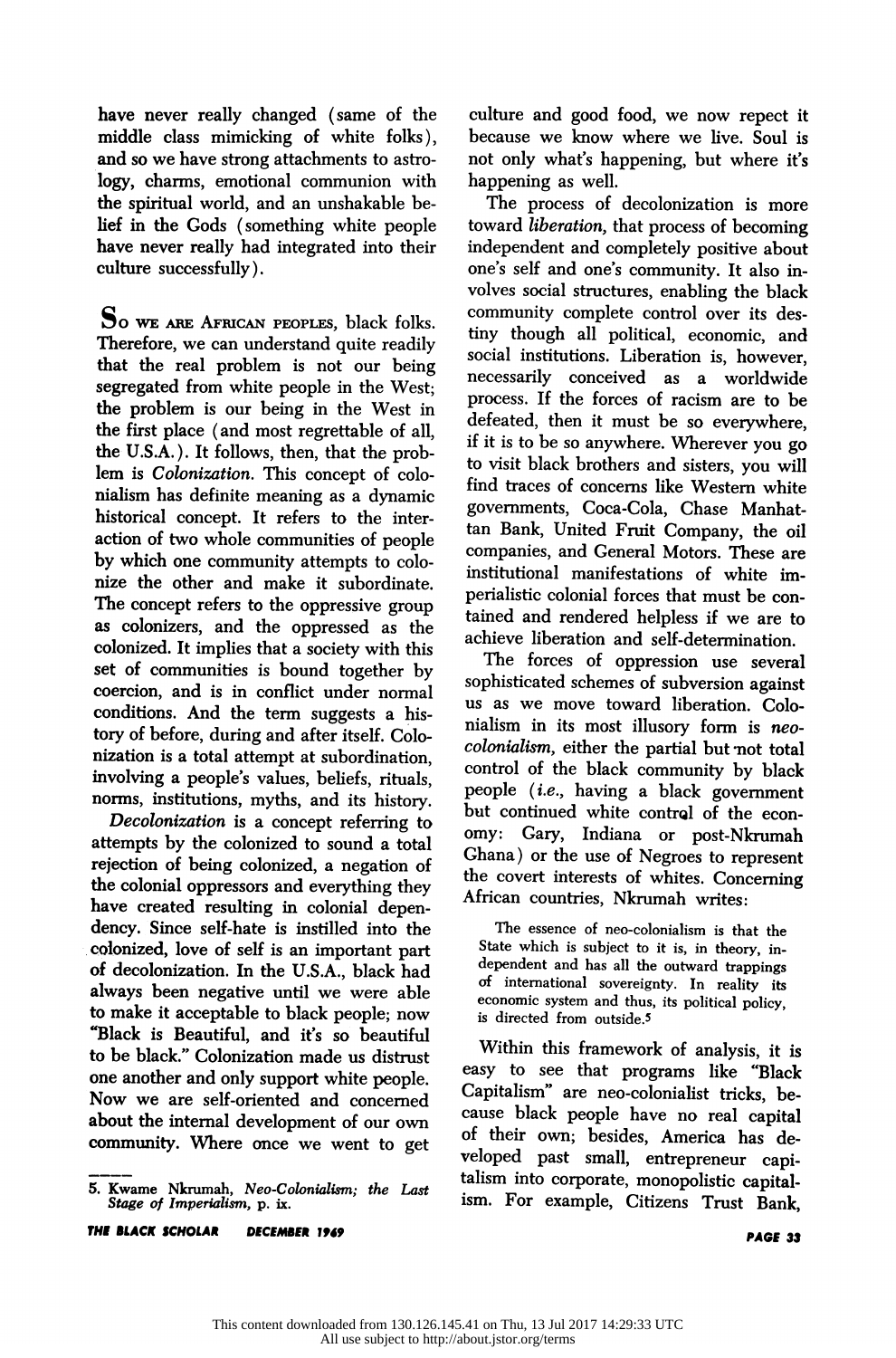one of the oldest black banks in the coun try and located in affluent Atlanta, was forced to seek a loan from a major white bank in order to construct a new building.

 $\mathbf{F}_{\mathbf{A}}$ <sub>N</sub>O<sub>N</sub> speaks to this case through his analysis of Algeria: "True liberation is not that pseudo-independence in which . . . (there is) an economy dominated by the colonial past. Liberation is the total de struction of the colonial system. . . ."6 To accept the idea of black capitalism is to accept the position of being a ward of the white man, a highly prized servant who is content with crumbs from the mildewed cake of whites rather than being about the business of baking a fresh black one with a black recipe to satisfy black appetites.

 Of course, a major question is whether any reforms can occur that would not be neo-colonialistic. But this is a question that can only be answered once we have a clear set of goals in mind that will begin to give form to our liberation. Our essential goal must be one of Freedom from white people and their oppressive, dying system, and not equality with them. There can be no freedom in the present system; it must undergo fundamental changes or be re placed entirely. The only way for it to be changed is to have a new constitutional convention and reconstruct the basic po litical documents serving as the basis of the social order. We must have a new constitution, a new flag, new symbols, new songs, a new economy, a new way of re lating to the rest of the world, a new com mitment for peace and justice everywhere. The new society must be hip in the hippest sense of that beautiful word. We must be an answer to Frantz Fanon when he calls:

 Come, then, comrades; it would be as well to decide at once to change our ways. We must shake off the heavy darkness in which we were plunged, and leave it behind. The  new day which is at hand must find us firm, prudent, and resolute ... we must turn over a new leaf, we must work out new concepts, and try to set afoot a new man.7

 And if anybody gets in our way trying to impede the marching progress of human history, to quote a brother, "we must strike them dead before God gets the word."

 But if in our freedom we are responsible to ourselves and really move to "set afoot a new man," then we must begin to con ceptualize what kind of positive action will give real meaning to our freedom. Inas much as we acknowledge that we are Afri cans in the Americas who have suffered the tortures of colonization, then it is ap propriate that once free we will re-orient ourselves to who we really are (and have always been). We must be commited to Africanization for, as Maulana Ron Ka renga teaches: "To return to tradition is to take the first step forward." And for those who think of this as wishful romantic utopianism (especially in this highly tech nological industrial society), he would em phasize the role of cultural values:

 Cultural background transcends education. Having a scope is different from having a content.

 A value system has three functions: it gives some predictability of behavior, it is an ulti mate authority and it serves as a means of security.

 We stress culture because it gives identity, purpose and direction. It tells us who we are, what we must do, and how we can do it.8

 So one real manifestation of Africaniza tion is the re-orientation of our cultural values, a process utilizing all of ancient Africa both as the source of inspiration, as well as the source of truth by which our ultimate judgements are made concerning the present; indeed, Africa before the white man will be the cultural basis for our pro phetic vision of Africa's children after the white man.

**AFRICANIZATION** is essentially the same for black people in the United States of America just as it applies equally as a vi sion of our tomorrow for all African peoples

 <sup>6.</sup> Frantz Fanon, Toward the African Revolution, p. 105.

 <sup>7.</sup> Frantz Fanon, The Wretched of the Earth, pp. 552 and 255.

 <sup>8.</sup> Maulana Ron Karenga, The Quotable Karenga.